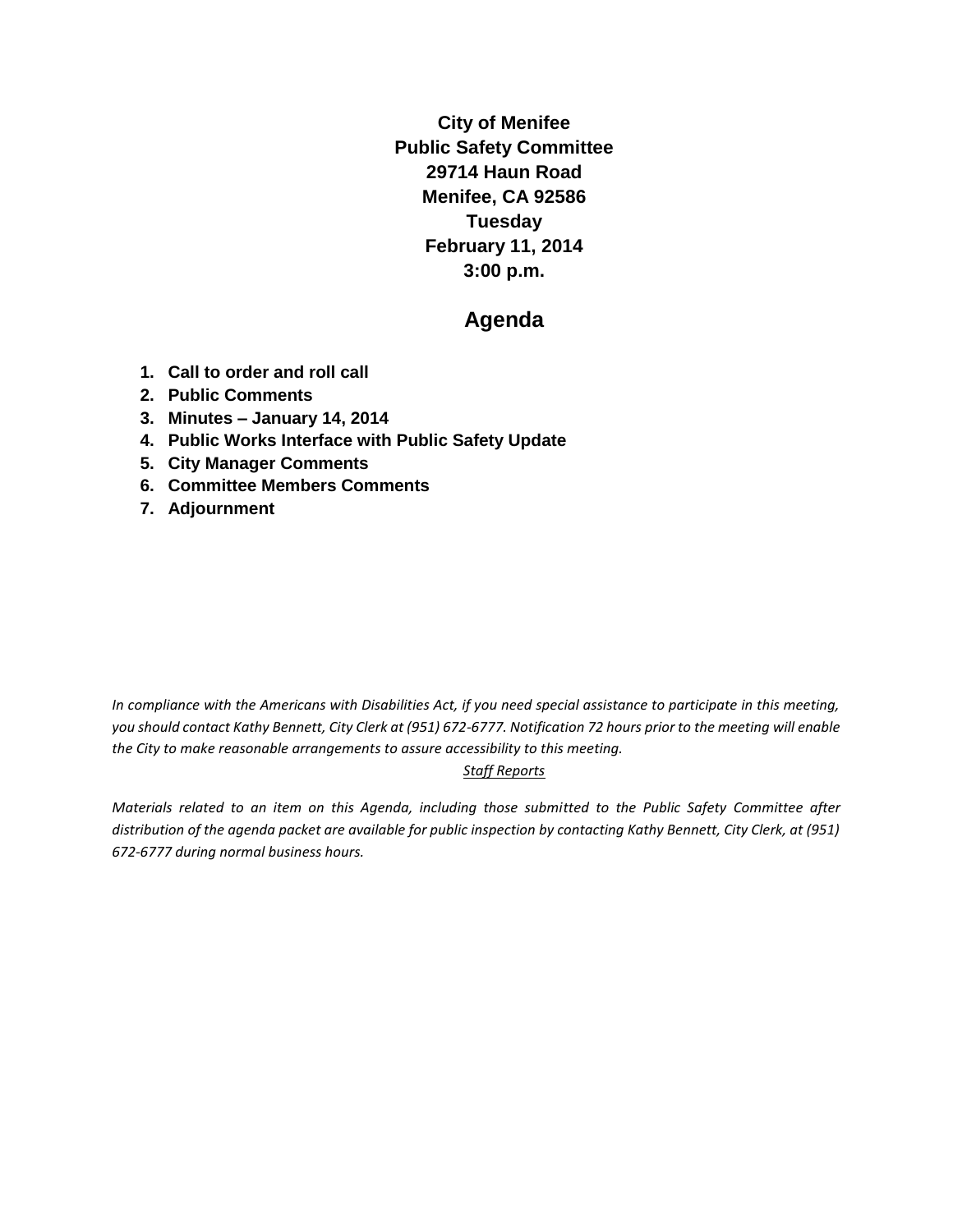## **City of Menifee Public Safety Committee Meeting Minutes January 14, 2014**

#### **1. Call to order and roll call**

Chairman John Denver called the meeting to order at 3:00 p.m.

Present were: Chairman John Denver, Committee member Greg August, Interim City Manager Robert Johnson, City Clerk Kathy Bennett, Police Captain Mike Judge, Fire Chief Jorge Rodriguez, Building Official Colin McNie, Administrative Analyst Joe Gonzales, Administrative Analyst Allen Yun, Police Lt. Charles Guillen, Code Enforcement Technician Avie Barron, Code Enforcement Officer Wayne O'Gara, and no members of the public.

### **2. Public Comments**

None.

#### **3. Minutes – December 10, 2013**

The Minutes of December 10, 2013 were approved as submitted.

#### **4. Code Enforcement Update**

Building Official Colin McNie gave an overview of Code Enforcement, the mission of the department to preserve and enhance the community through compliance with Municipal and other Codes protecting health, safety and welfare, He also noted that the department always seeks voluntary compliance through education whenever possible. He covered the types of service requested, the breakdown of the division, cost analysis, numbers of open cases, accomplishments and goals, upcoming challenges and issues facing the department. Questions were responded to from committee members.

#### **5. Announcement of CERT Training Classes**

Analyst Gonzales noted there is a CERT training class upcoming in coordination with the Fire Department on February 7, 8 and 9, 2014 and sign ups are beginning.

#### **6. City Manager Comments**

Interim Manager Johnson suggested a topic for the next meeting could be the interface between Public Works and the various safety services. He asked the committee if that could be the topic of the next meeting.

### **7. Committee Members Comments**